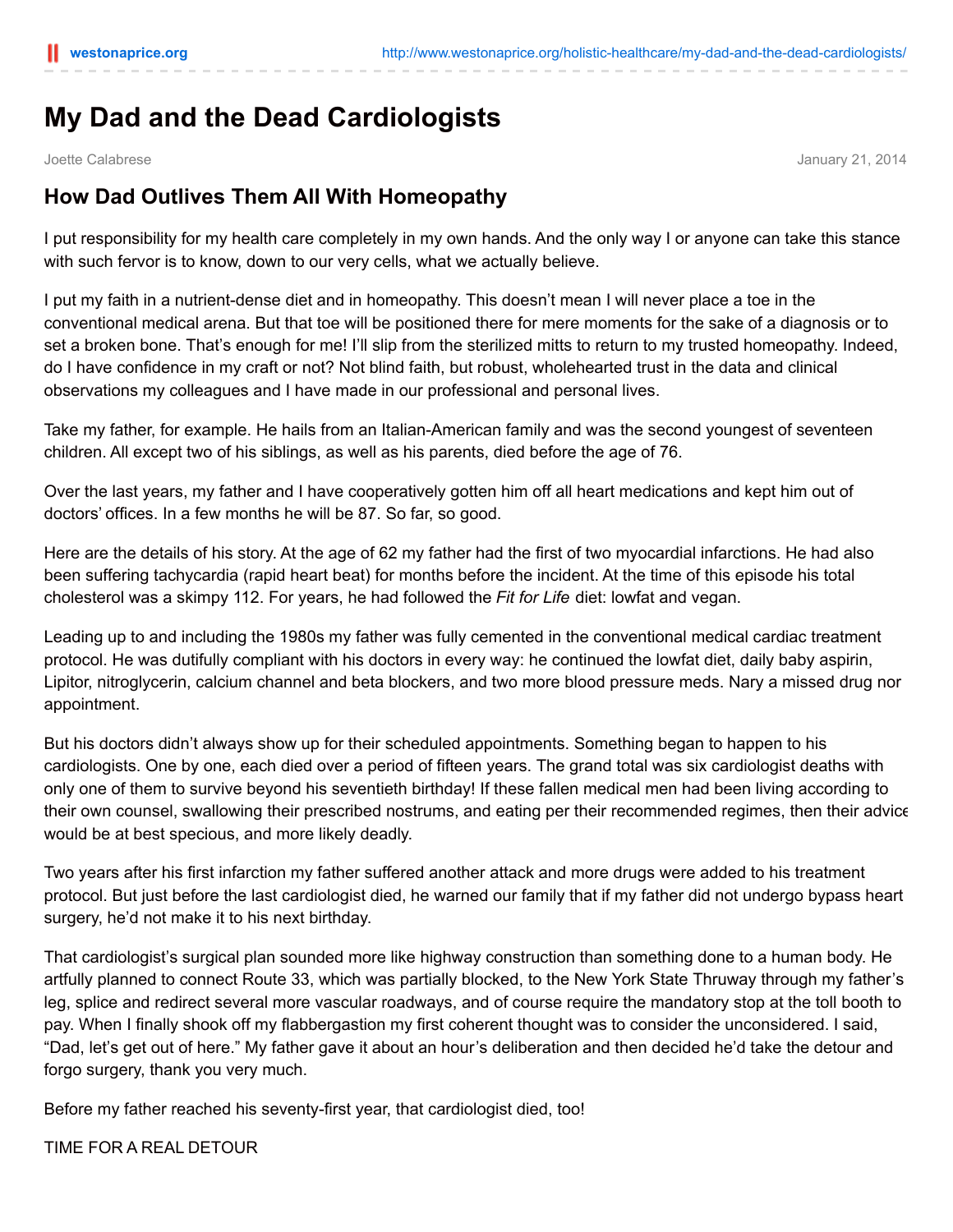After years of conforming to the conventional medical canon along with mounting side effects from the drugs he took, my father allowed me to convince him to consider another way: homeopathy.

It took time to persuade him to rely completely upon the homeopathic methods as well as a modified WAPF-styled diet, which turned out to be both a safe choice and a triumphant one.

If you knew my father you'd understand that he doesn't move quickly to alter dietary habits, so this remains a work in progress. We began with butter first, then coconut oil. Today he makes dinner for himself and my mother with these two saturated fats in every meal and he makes his own raw milk yogurt on a weekly basis. I must confide that getting him off commercial bread was a trial only a devoted daughter could endure.

As for the drugs, the aspirin was the first to go. No persuasion was needed, since it had caused him gastrointestinal burning that he had simply put up with.

In practicing homeopathy we don't recommend that people heedlessly eliminate their drugs. Instead, we allow them to live with the newfound benefits of the homeopathic remedies for some time. This method allows the remedy to take up the slack so that the body no longer requires drugs in order to function.

Once we observe this shift, the client is encouraged to see his doctor for help in getting off medication. However, doctors are not trained to get patients off drugs, only on how to get them on. In my father's case, we skipped this step. Another detour!

Early on, during the period of physiciandirected choices, and unaware that his doctor knew nothing of homeopathy, my father asked his MD's opinion on using Arnica montana in place of aspirin. The doctor sniffed, "You can't use those methods without taking risks. What are you hoping to accomplish? I take aspirin daily myself." That doctor died five years later.

It's a little hard not to be smug. And so, it wasn't long before we made a conscious decision to leave the conventional doctors out of our loop. It only caused undue stress on my father to argue with someone who had no understanding of drug-free methods, nor of proper nutrient-dense diets. Instead, my father simply began taking Arnica montana 6x twice daily and within several months he was done with aspirin.

Since making this decision we have observed that when my father inadvertently cuts himself he doesn't bleed heavily as he once did. This is reassuring, since a more sobering injury or surgery could have potentially resulted in hemorrhage. On a daily note, he no longer complains of chronic burning stomach, indigestion and constipation. The telltale ecchymosis, euphemistically called black and blue spots, disappeared.

Another daunting symptom my father experienced through the years was angina, which accompanied even the smallest of activities. Walking to the mailbox left him in an anguished state because of pain and breathlessness. Arnica montana brought this complaint down to a mild purr, but *Magnesium phosphoricum* (*Mag phos*) 6x settled it completely. Instead of keeping nitro-glycerin in his shirt pocket, he tucked in a small bottle of Mag phos 6x and popped a few pills into his mouth as needed. After a few months, the need for this remedy was eradicated and Dad stopped carrying it with him. *Mag phos* 6x cured his angina.

However, there still remained his cardiac dysrhythmia (irregular heart beat). His cardiologist, the one who died first, told him that dysrhythmia often ushers in cardiac arrest and is incurable. Naturally this symptom therefore carried the greatest fear factor for my father. Digitalis 30c became our remedy of choice, and this too can be used daily for many months, or years if need be. However, the dysrhythmia is likely to resolve in a much shorter amount of time if this powerhouse of a remedy is employed.

Dr. A.L. Blackwood in *Diseases of the Heart* says of homeopathic *Digitalis*: "It not only relieves the palpitation but also diminishes and arrests the nightly emissions that so frequently accompany it." *Digitalis* has a place even in conventional medical settings, but in that arena it is used in gross form. Unfortunately, as with aspirin, when a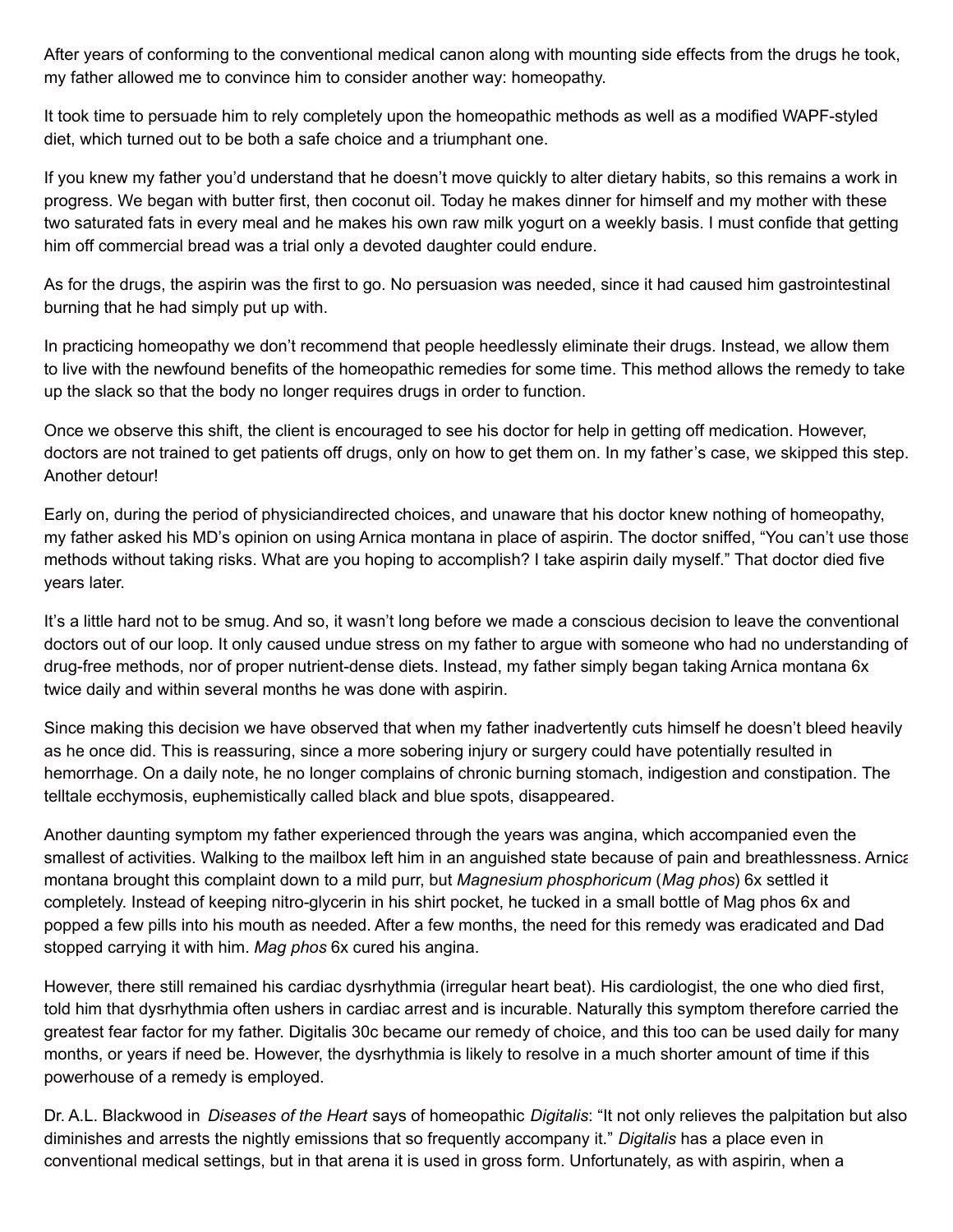substance is used in material structure (as opposed to homeopathic dilution) it frequently causes side effects. In fact, the more "effective" a drug is in suppressing symptoms, the more likely it is to cause damaging side effects. In the original, gross form before it is made into a homeopathic remedy, *Digitalis* is a poisonous plant, the foxglove. Poisonous substances ultimately make the best homeopathic remedies, because when highly diluted and potentized, they become powerful medicines. The drug industry uses the original plant to formulate a synthetic version in the manufacture of the prescription drug called Digoxin. The difference between this synthetic version and the homeopathic is like the difference between aspartame and raw honey.

For arterial sclerosis, we count on *Arnica montana*, but another remedy is required to be certain that blockage is not imminent: *Secale cornutum* (ergot). In his *Desktop Guide to Homeopathy*, Dr. Roger Morrison points out the following: "*Secale cornutum* acts mainly on the circulation. Allopathically, ergotamines are used for their (primary) vasoconstrictive properties; homeopathically, *Secale* is used for circulatory imbalances."

In my father's case, we also occasionally counted on *Aurum metallicum* 200, which is especially valuable when heart disease is accompanied by depression. This remedy has a reputation for resolving the cardiac event as well as depression.

*Aurum arsenicum* 200 is the remedy of choice at the critical time of cardiac arrest and in general for arterial sclerosis. Dr. Ramakrishnan reports that he has used this on thousands of patients. My father has counted on it when he has gone into tachycardia, with severe pressure and pain radiating down his right arm. After two doses of this miraculous remedy, the pain and heart flipping halts. So does the accompanying anxiety. He has used this powerhouse medicine for such acute situations as well as chronic conditions. After such events, my father counted on *Aurum arsenicum* 200 to keep this event from recurring. That was over four years ago and he has not had a recurrence.

I also include the tincture, *Crataegus oxyacantha* (hawthorn), as part of his daily routine. It has a history of addressing hypertension and most important, as per *Concordant Materia Medica*, "[has] a solvent power upon crustaceous and calcareous deposits in arteries. Tincture, one to fifteen drops; must be used for some time in order to obtain good results."

### **CONSIDER THE UNCONSIDERED**

How many times did my father hear that the only way to treat heart disease was to submit to surgery, take drugs for life, and abstain from saturated fats? These doctors overtly stated that there was no way to save his health other than to acquiesce and accept lowered expectations for his quality of life.

But for you and me, lowered expectations are the least rational response! It only makes sense if we wish to cede control of our lives to the opinions of others. When it comes to chronic illness such as heart disease the model of modern medicine offers unreliable solutions that can usually be circumvented with intelligent alternatives.

If my father and I flatly refuse procedures and drugs of commerce, are we thrusting our heads in the sand? Certainly not! For I have as much sure confidence in my medicines as does a conventional doctor who depends on his drugs.

One doctor I didn't count in my previous tally was a close friend of my father's and a world famous professor of cardiology. He once said to our family, "The way to have good health is to get yourself a scary disease, then learn how to bring yourself back to health." That is how my father and I approached his illness.

If we believe that we should be personally responsible for our health, and when we depend on ourselves we discover that we are stronger, more successful, and take greater pride in ourselves and our work, then we make positive contributions to society. When you cure a family member, there is profound gratification not only in the joy of watching his or her suffering melt away, but in the blush of accomplishment.

I want the heady experience of serving someone most dear to me. If that means I'm a rebel then I'll accept that label. Just don't stand in the way of my helping my father.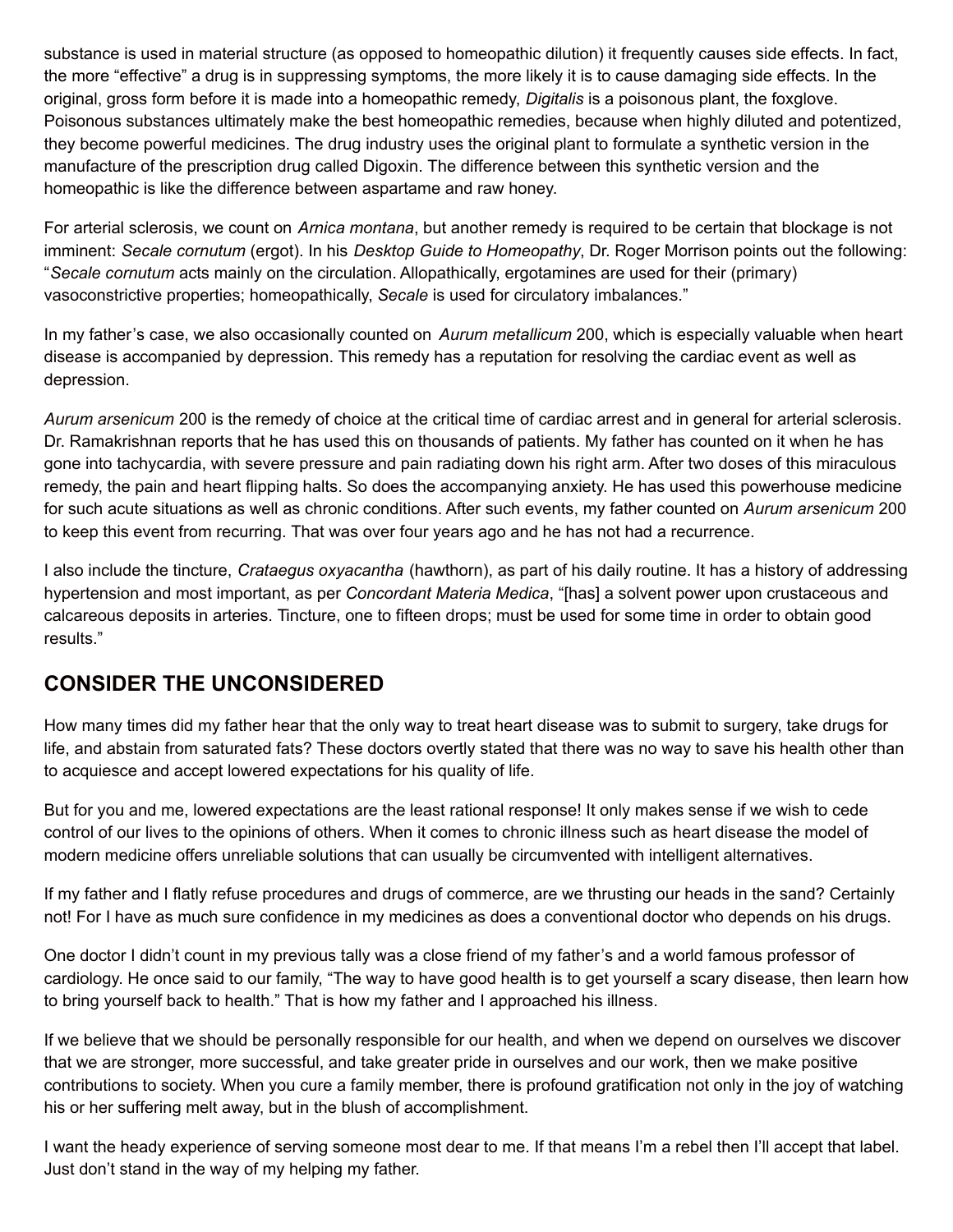#### **SIDEBARS**

#### **Schedule of Remedies**

It would be irresponsible of me to suggest that the protocol I devised for my father is indicated for everyone suffering from heart conditions, so this is where I must state that each cardiac case presents different settings, hence somewhat diverse remedies. Cardiac homeopathic choices are numerous, and I didn't come to the following schedule without trials of other remedy considerations over time. Since I know I'll be receiving emails and calls on precisely what we used, below is the schedule on which I've settled for the last many years.

While items one through four below have been included in my dad's schedule for years, items five through seven have been adjusted according to symptoms as they presented. I might add that the longer my father has been on this plan, the more infrequently certain remedies are needed. In spite of his age, he grows towards more vigorous health. This is not something you hear in conventional medical arenas, which routinely blame the patient's age for the lack of response.

- 1. Arnica montana 3 or 6x, twice daily
- 2. Magnesium phosphoricum 6x, twice daily
- 3. Crataegus Q, 5 drops, twice daily
- 4. Secale cornutum 30, twice daily
- 5. Digitalis 30, twice daily

6. Aurum arsenicum 200, every 30 minutes in an emergency, followed by twice daily for months until the emergent setting clears

7. Arnica montana 200, every 30 minutes alternating with Aurum arsenicum 200 in cardiac emergency.

#### **Cardiac Benefits of** *Arnica Montana* **Versus Aspirin**

*Arnica montana* is one of our leading homeopathic remedies for the heart, particularly in relation to blood and arteries. As Frans Vermeulen states in his *Concordant of Materia Medica*, *Arnica* has the ability to resolve the following symptoms: "Angina pectoris, stitches in the heart, pulse feeble and irregular, cardiac dropsy, palpitations after any exertion, pressure under the sternum, anguish, collapse, beats shake the whole body." Also, "Feeble debilitated patients with impoverished blood. Cardiac dropsy and dyspnoea. Marked effect on the blood, affects the venous system." The very symptoms my father suffered at the time of his cardiac event are fully covered by *Arnica montana*.

This medical book is a compendium of excerpts from the writings and clinical experience of Drs. Boericke, Phatak, Boger, Lippe, Allen, Pulford, Cowperthwaite, Kent, Clark, and Vermeulen. Also, Dr. S.R. Phatak in *Materia Medica of Homeopathic Medicines* relays the pathologies that *Arnica montana* can address: "Ecchymoses and haemorrhages. Relaxed blood vessels with tendency to haemorrhage, epistaxis."

For five years, I studied under the homeopathic physician Dr. A.U. Ramakrishnan, who is the medical physician to the president of India. In his hospital in India, he and his colleagues eschew daily aspirin for cardiac patients and instead prescribe *Arnica montana* 6x. Over the years, my client-students who have elected to use *Arnica montana* 6x report that this simple change has made a remarkable shift in their well being.

If you are unfamiliar with the harms associated with aspirin use, consider the Mayo Clinic's website, [www.mayoclinic.com/health/daily-aspirin-therapy/HB00073/NSECTION](http://www.mayoclinic.com/health/daily-aspirin-therapy/HB00073/NSECTION GROUP=2) GROUP=2, which reports: "Stroke may be caused by a burst blood vessel. While daily aspirin can help prevent a clot-related stroke, it may increase your risk of a bleeding stroke (hemorrhagic stroke)."

#### In the New York Times article, "A Hidden Danger of an Aspirin a Day"

(consults.blogs.nytimes.com/2010/02/01/ahidden-danger-of-an-aspirin-a-day/?\_r=0 ), Dr. Neena S. Abraham, a gastroenterologist at the Michael E. DeBakey V.A. Medical Center says: "If your physician has suggested you take aspirin to reduce your risk of heart disease, it is important to remember that even small doses of daily aspirin including 'baby aspirin,' at a dose of 81 milligrams daily—can increase your risk of ulcers and bleeding. It is important